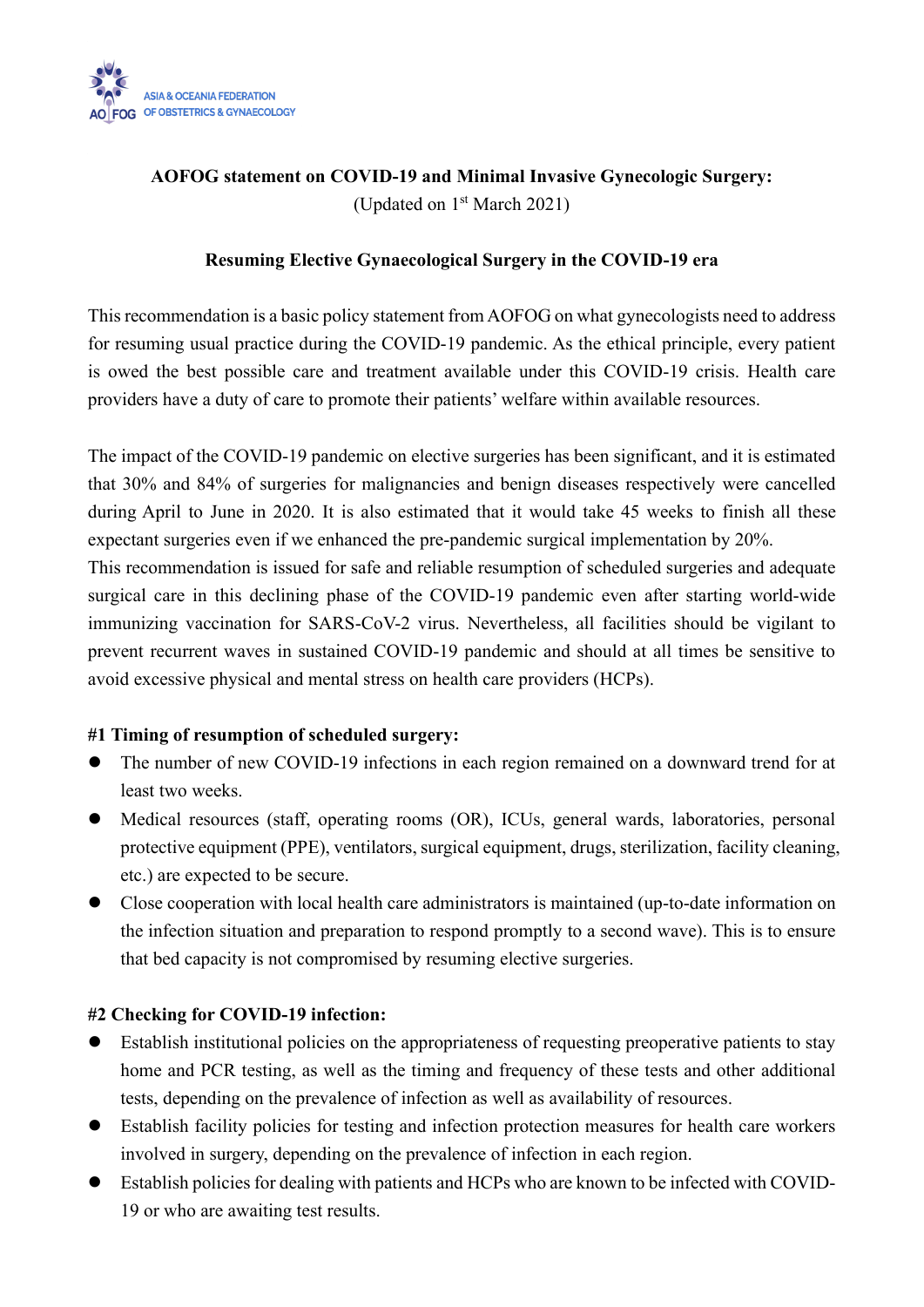## **#3 Preventing the re-spread of infection:**

- ⚫ Triaging the patients for COVID status prior to admission to the unit.
- For patients with COVID-19 positive or suspected, consider alternative-surgical treatment with effective utilization of medical resources to avoid infection due to aerosol, and reduce HCPs in the OR at the time of endotracheal in/ex-tubation.
- ⚫ In the regions where COVID-19 infection is possibly sustained, the "elective" surgery should be further postponed till recovery from the infection has been achieved. And even if postponement is not an option, informed consent for the potential increased morbidity/mortality in patients who undergo surgeries in such regions should be taken.
- ⚫ Ensure adequate PPE and set standards for appropriate PPE use in OR.
- ⚫ Demarcate OR, ICUs, general wards, and their traffic lines for COVID-19 positive or suspected patients from COVID-19 negative patients. And if possible, demarcate storage areas for surgical equipment and medications, and HCPs.
- Establish testing policies for post-operative symptomatic patients (e.g., PCR).

#### **#4 Restructuring the surgical schedule:**

- Create list of scheduled surgeries cancelled or postponed due to the COVID-19 pandemic
- ⚫ Extend the OR-available hours (e.g., at night and on holidays) under the agreement of all departments and divisions involved in the operation.
- ⚫ Consider a flexible working scheme to avoid overburdening HCPs.

#### **#5 Building good communication with patients:**

- ⚫ Ensure all patients receive appropriate surgical care based on fair and neutral rules that are appropriate to the prevalence of infection and the patient's condition in each region
- ⚫ Provide accurate information about COVID-19 and surgery in each region
- ⚫ Set preoperative discipline about patients'stay home and COVID-19 testing-policy
- ⚫ Show efforts of Facility and health care professionals to ensure the safety of patients
- ⚫ Exhibit testing policy in case of post-operative suspected COVID-19 infection
- ⚫ Confirm the advance directive of patients to express his or her own treatment in advance
- Share restrictive policy on visits from family and friends and arrange how to explain the surgery and medical condition to family and key people
- ⚫ Explain how to follow up, including post-operative online outpatient services
- ⚫ Provide information about the life-style after discharge, such as masks and hand washing, refraining from going out, and ensuring social distancing
- ⚫ Confirm the information about contacts in case health condition worsens after discharge

After fulfilling aforementioned #1-5, surgical care should be provided from each institute by ensuring following five phases in post COVID-19 pandemic era.

#### **Phase I- Preoperative actions at each institution:**

prevention for the spread of COVID-19 infection, consultation of advance directives for old patients and those with complications, presentation of non-surgical treatment, and obtaining informed consent with those undergoing elective surgery and especially those who are COVID-19 positive or suspected.